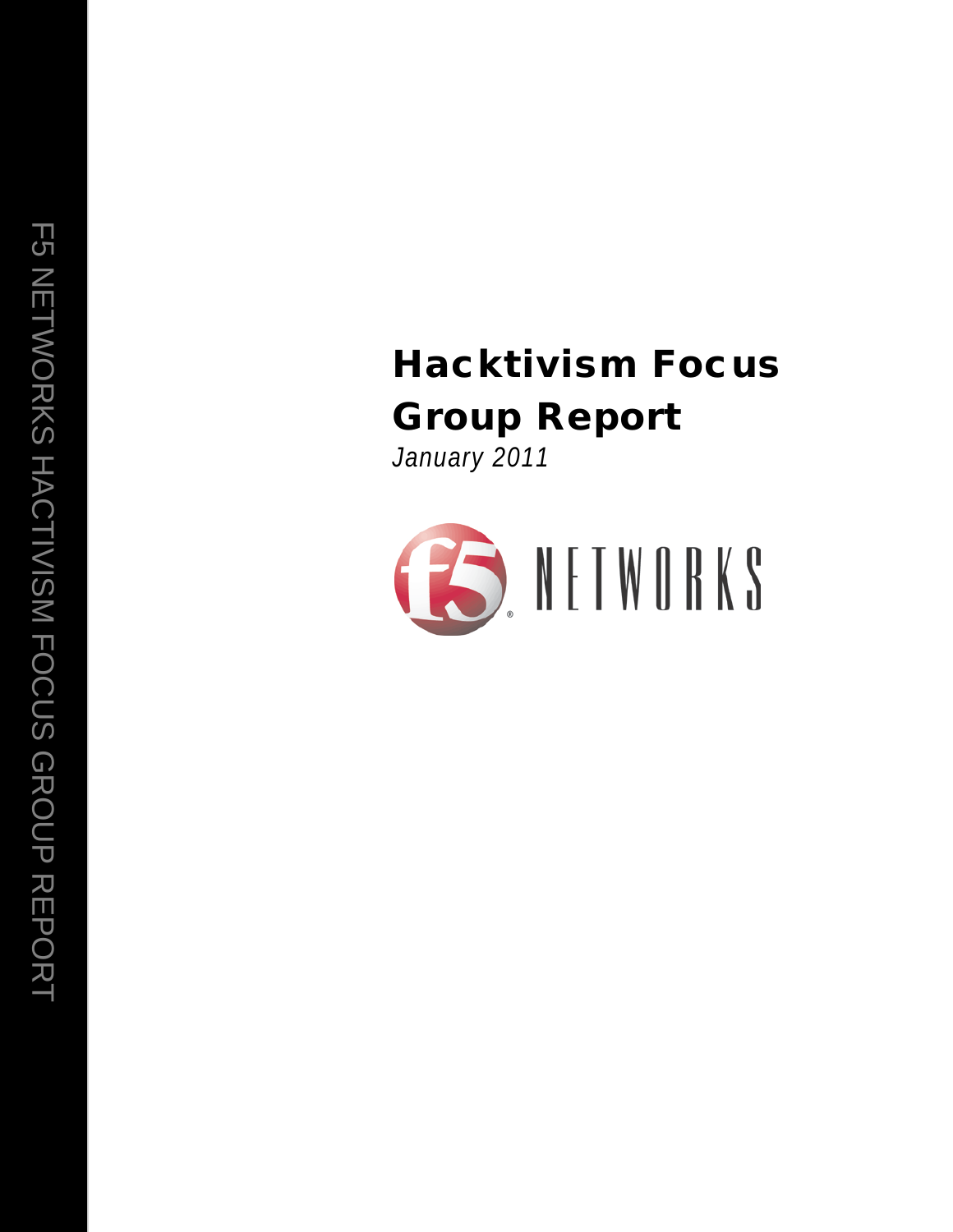# **CONTENTS**

| Hacktivism: Cyberattacks Based on Personal Beliefs3 |  |
|-----------------------------------------------------|--|
|                                                     |  |
|                                                     |  |
|                                                     |  |
|                                                     |  |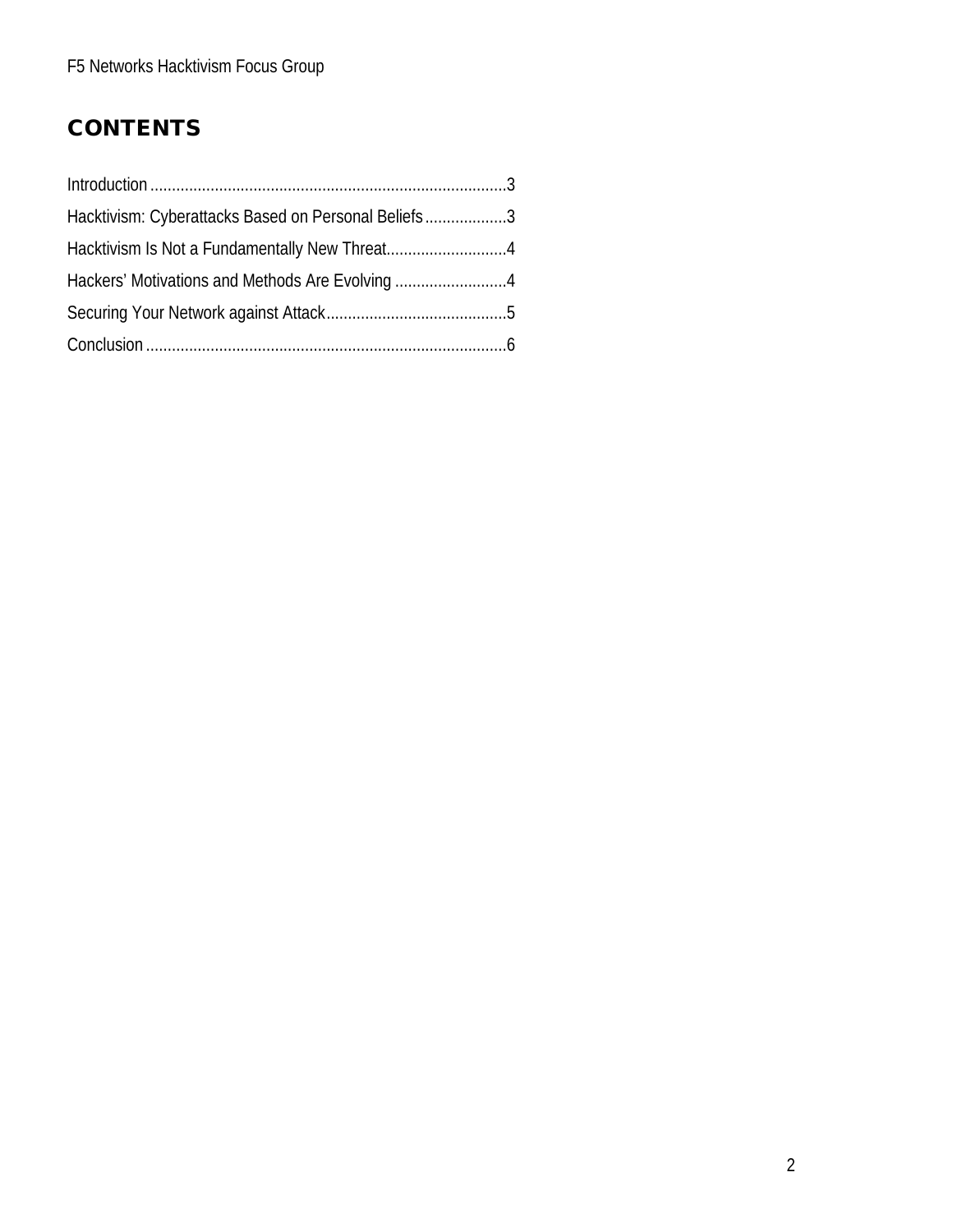### Introduction

*On January 18, 2011, F5 Networks moderated a focus group of nine high-level IT professionals, discussing the ramifications of the recent WikiLeaks-related, large-scale DDoS attacks on businesses. The IT professionals agreed to participate on grounds of anonymity.*

### Hacktivism: Cyberattacks Based on Personal Beliefs

In 2010, the controversial organization known as WikiLeaks released thousands of previously confidential and classified documents to the public. The documents dealt with sensitive political issues, including the involvement of the U.S. military in Afghanistan and Iraq, and diplomatic cables from U.S. embassies. In response to the dissemination of this information, the U.S. government began to exert pressure on organizations linked to WikiLeaks in order to stem the flow of sensitive information, citing concerns regarding national security. The pressure resulted in backlash from various groups championing unrestricted transparency of government actions. As part of this backlash, a group of hackers collectively known as Anonymous began coordinated Distributed Denial of Service (DDoS) attacks on a number of websites operated by organizations opposing WikiLeaks. For example, in response to government pressure PayPal had ceased to process donations being made to WikiLeaks, and it became one of the primary targets of attack. This kind of concentrated attack motivated by a sense of justice on the part of the hackers is being referred to as "hacktivism."

DDoS attacks prevent a website or other network resources from being available to users, often by flooding it with communications requests, which can cost a business hundreds of thousands of dollars in lost revenue. In addition to PayPal, related attacks were made on other highprofile websites including mastercard.com and amazon.com. The attacks were well publicized by the media, and many people have consequently assumed that these massive attacks represent a new danger to the Internet, and that no website can be completely protected from this new threat.

In order to secure the opinion of IT professionals, F5 Networks conducted a focus group with nine high-level security experts from medium and large enterprises. The purpose of the focus group was to see the issue from the perspective of those with IT and security experience, to accurately ascertain the level of risk and learn what enterprises might do to improve their network and application security.



**"We've been seeing an uptick in attacks over the last year or so, but I don't think I could attribute any of it to WikiLeaks."**

—senior architect of an electronic publishing company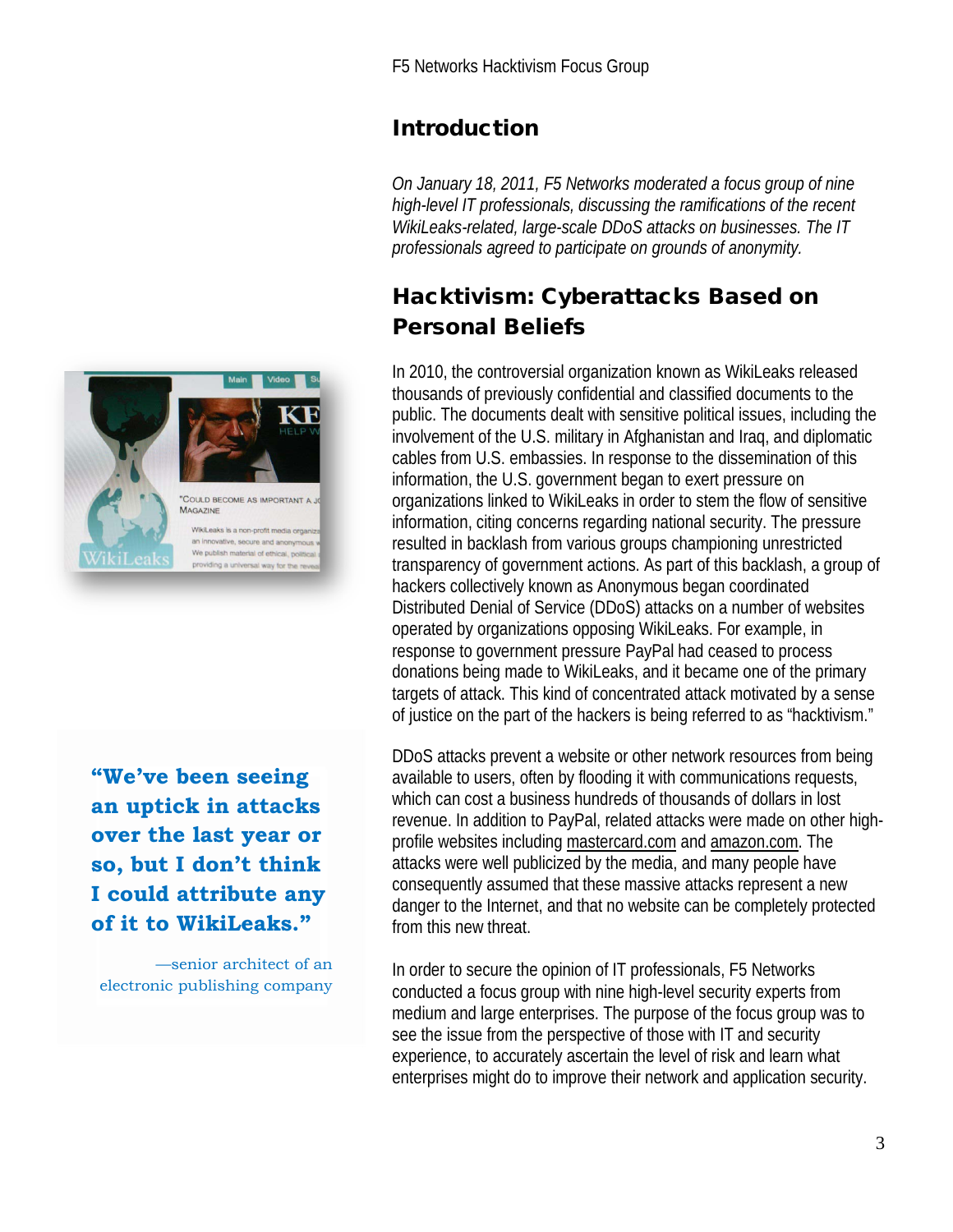## Hacktivism is Not a Fundamentally New Threat

As part of the discussion, the participants were asked whether their respective companies had seen increased cyberattacks that appeared related to the WikiLeaks issue. Of the nine participants in the focus group, only two had noticed attacks, and they were directed at other companies for which they provide web-related services. Overall, the pattern of malicious activity did not drastically increase in the wake of the WikiLeaks controversy. For the most part, IT departments do not distinguish this kind of attack from any other. As one VP of information systems for a large hosting company noted, "It's just a part of doing business. I mean, attacks happen daily, hourly." They view it as simply another attack in the spectrum of threats that they are already monitoring.

## Hackers' Motivations and Methods Are Evolving

There were, however, a few things about the WikiLeaks-inspired attacks that differed from previous threats. First, these attacks were "opt-in." This is notable because instead of looking for computers which were susceptible to malware, users were voluntarily allowing their machines to be controlled for the purpose of implementing the DDoS attacks. By downloading a single piece of software, these volunteers became part of a botnet, which is controlled remotely to coordinate an attack. The result of this practice is hackers can now more easily gain access to large numbers of machines for illegal purposes. Not only that, but when using a machine covertly, a hacker only has access to a fraction of the resources in order to remain undetected. By having willing subjects, this new breed of hackers, or "hacktivists," can fully utilize the resources of each machine, making them many times more effective. Thus a smaller number of machines can do more damage.

The mobilization of these hacktivists on a large scale is a new development. This is inadvertently fueled in part by the media, as controversies of this nature become more widely covered. As the senior security architect for a financial institution pointed out, "Whenever we are in the media or customers are in the media, that makes us a target." Hacktivists are primarily concerned with righting a perceived wrong, either uncaring or unaware that cybercrime is considered a real crime by law enforcement agencies, despite the relative anonymity of Internet actions. This differs from traditional hackers, whose motives are primarily financial.

**"It's just a part of doing business. I mean, attacks happen daily, hourly."**

—VP of information systems for a large hosting company

**"We had some content we put out that angered some groups a couple years ago, and they attacked us pretty strongly."**

—senior technology architect of an electronic publishing company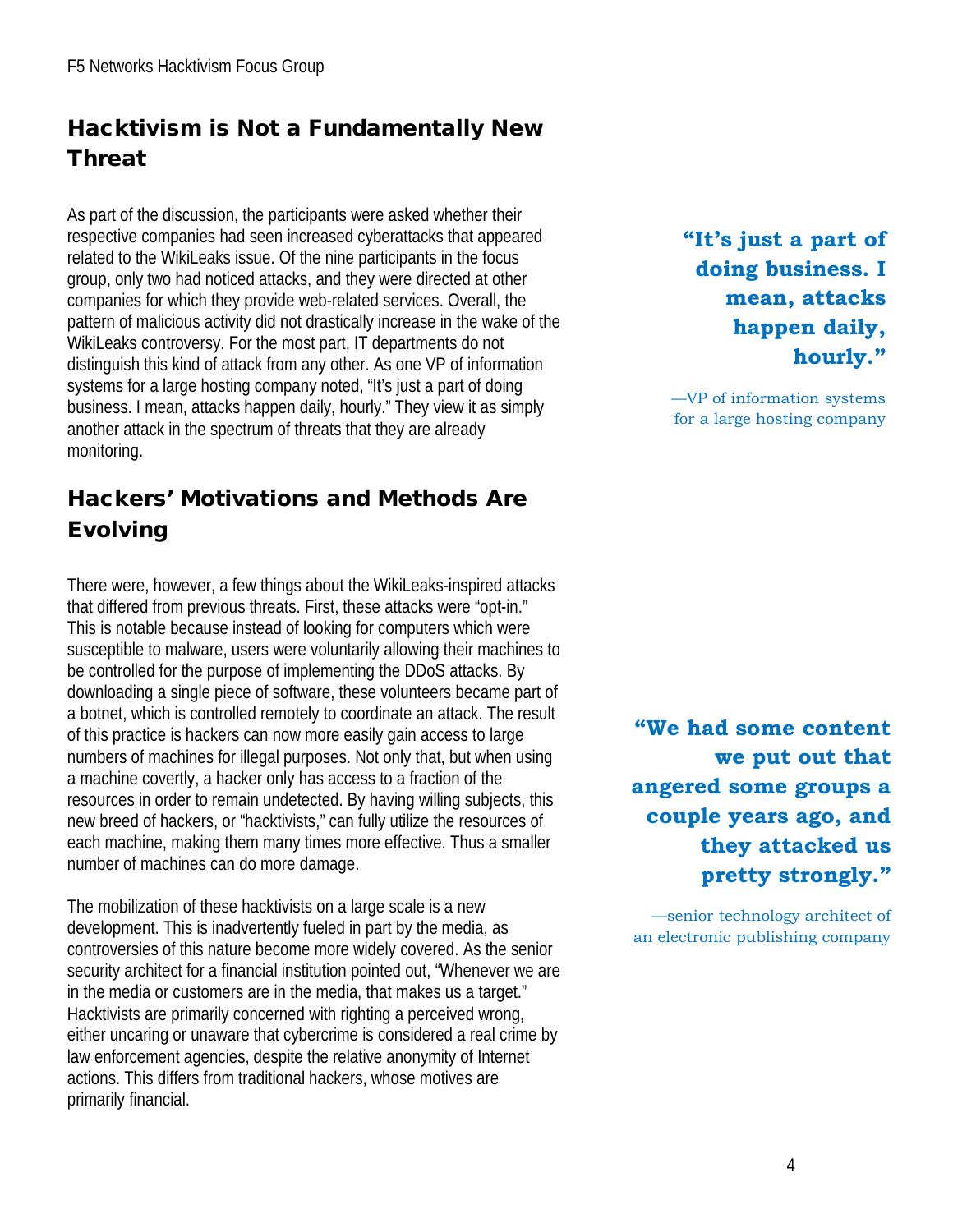#### **"Whenever we are in the media or customers are in the media, that makes us a target."**

—VP of information systems for a large hosting company

**"We made sure that our internet service providers have the capability to block these attacks, and keep that traffic off of our pipe so we can keep serving our customers."**

> —senior security architect of a large financial institution

One additional concern related to the moral aspect of this kind of hacking is that even a company's own employees may participate in the attacks, directly or indirectly. An employee might be willing to risk termination or even legal action for the sake of personal belief or a political agenda.

In terms of the s*e*verity of these coordinated attacks, the focus group participants felt that the scale of the threat was represented disproportionally by the media. They pointed out that the attacks were within the realm of what they currently experience, and that the intensity of hacking attempts had been steadily increasing in any event. "We've been seeing an uptick in attacks over the last year or so," noted the senior architect of an electronic publishing company, "but I don't think I could attribute any of it to WikiLeaks." The participants also noted that it's important to continue applying fundamental security measures, upgrading network infrastructure regularly. The attacks are constantly increasing in sophistication, so security must respond the same way.

#### Securing Your Network against Attack

In response to the findings of the focus group, F5 Networks has offered recommendations for bolstering network security in the face of everevolving threats. These recommendations focus on implementing policy and laying the proper foundation for reacting quickly to reduce the damage caused by DDoS attacks.

As one of the focus group participants said, "I think anybody who would say that they're foolproof or perfect is a fool." In light of that statement, one of the most important recommendations offered by F5 is to plan adequately, considering current threat levels and anticipating what might come in the future. In particular, good communication with Internet service providers can help stop malicious traffic before it affects a company's network. The senior security architect of a large financial institution stated, "We made sure that our internet service providers have the capability to block these attacks, and keep that traffic off of our pipe so we can keep serving our customers." Work together to develop a plan to detect and shut down malicious traffic *before* resources are compromised.

Another precaution companies can take to secure their networks is to pay attention to the social networking landscape. In contrast to typical hackers, hacktivists often communicate openly through public channels on the Internet to coordinate attacks. "We're involved in watching discussions and code sharing and chat groups," stated the director of security services for a large communication solutions provider. Several other companies represented in the focus group noted that they also